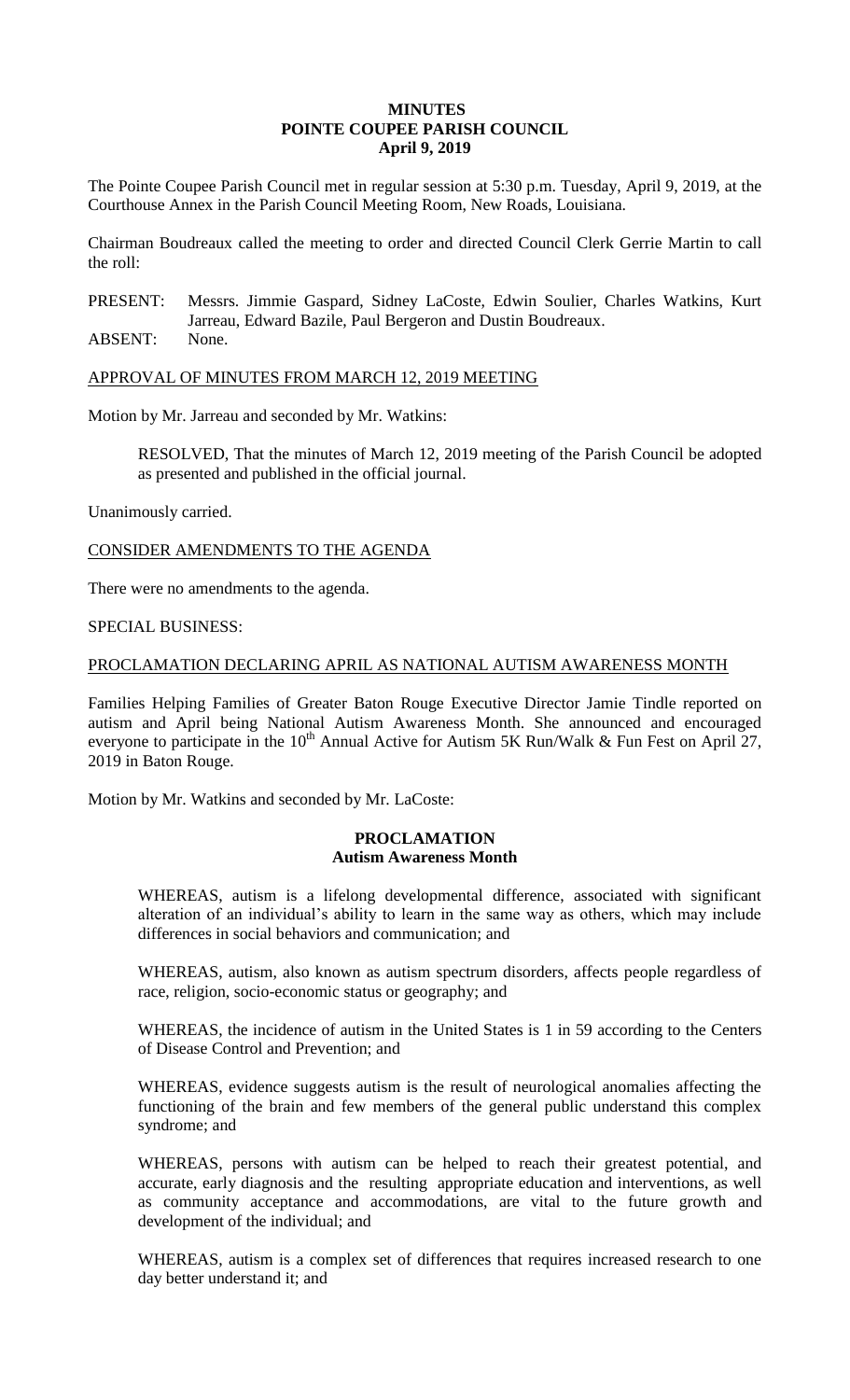WHEREAS, the greater recognition and understanding of autism can ensure that individuals with autism are accurately diagnosed and appropriately treated throughout their lives.

NOW, THEREFORE, I, DUSTIN BOUDREAUX, Chairman of the Pointe Coupee Parish Council, do hereby proclaim the month of April, 2019 as

## **AUTISM AWARENESS MONTH**

in Pointe Coupee Parish, and encourage all citizens to participate in the Families Helping Families of Greater Baton Rouge  $10^{th}$  Annual Active for Autism 5K Run, Walk & Fun Fest on Saturday, April 27, 2019 to bring awareness of autism.

Unanimously carried.

PROCLAMATION DECLARING APRIL 22-26, 2019 AS NATIONAL COMMUNITY DEVELOPMENT WEEK

Motion by Mr. Bazile and seconded by Mr. Bergeron:

# **PROCLAMATION NATIONAL COMMUNITY DEVELOPMENT WEEK**

WHEREAS, the Louisiana Community Development Block Grant (CDBG) Program has operated since 1974 to provide local governments with the resources required to primarily meet the needs of low and moderate income persons; and

WHEREAS, the Louisiana Community Development Block Grant (CDBG) Program has had a significant impact on our local economy through either job creation and retention, public infrastructure improvements and/or improved housing; and

WHEREAS, Pointe Coupee Parish and other local governments have clearly demonstrated the capacity to administer the CDBG Program to identify, prioritize and resolve pressing local problems, such as housing rehabilitation and relocation, neighborhood centers, job creation and retention, and public infrastructure.

NOW, THEREFORE, I, DUSTIN BOUDREAUX, Chairman of the Pointe Coupee Parish Council do hereby proclaim the week of **April 22 - 26, 2019**, as **NATIONAL COMMUNITY DEVELOPMENT WEEK** in Pointe Coupee Parish and urge all citizens to join us in recognizing the Louisiana Community Development Block Grant Program and the important role it plays in our community.

Unanimously carried.

# PROCLAMATION DECLARING ANNIE BONAVENTURE LABATUT DAY

Motion by Mr. Soulier and seconded by Mr. Gaspard:

# **PROCLAMATION ANNIE BONAVENTURE LABATUT DAY**

WHEREAS, Mrs. Annie Bonaventure Labatut, a resident of Pointe Coupee Parish, was born April 30, 1919 in Oscar, Louisiana to the late Mr. Paul Bonaventure and Mrs. Alma St. Romain; and

WHEREAS, Mrs. Labatut married the late Mr. Emmanuel P. Labatut on September 1, 1946, to this union four children, 12 grandchildren and 15 great grandchildren were born, and was a housewife throughout her years of marriage; and

WHEREAS, she is a sweet, loving lady who takes pride in her great accomplishments throughout life; and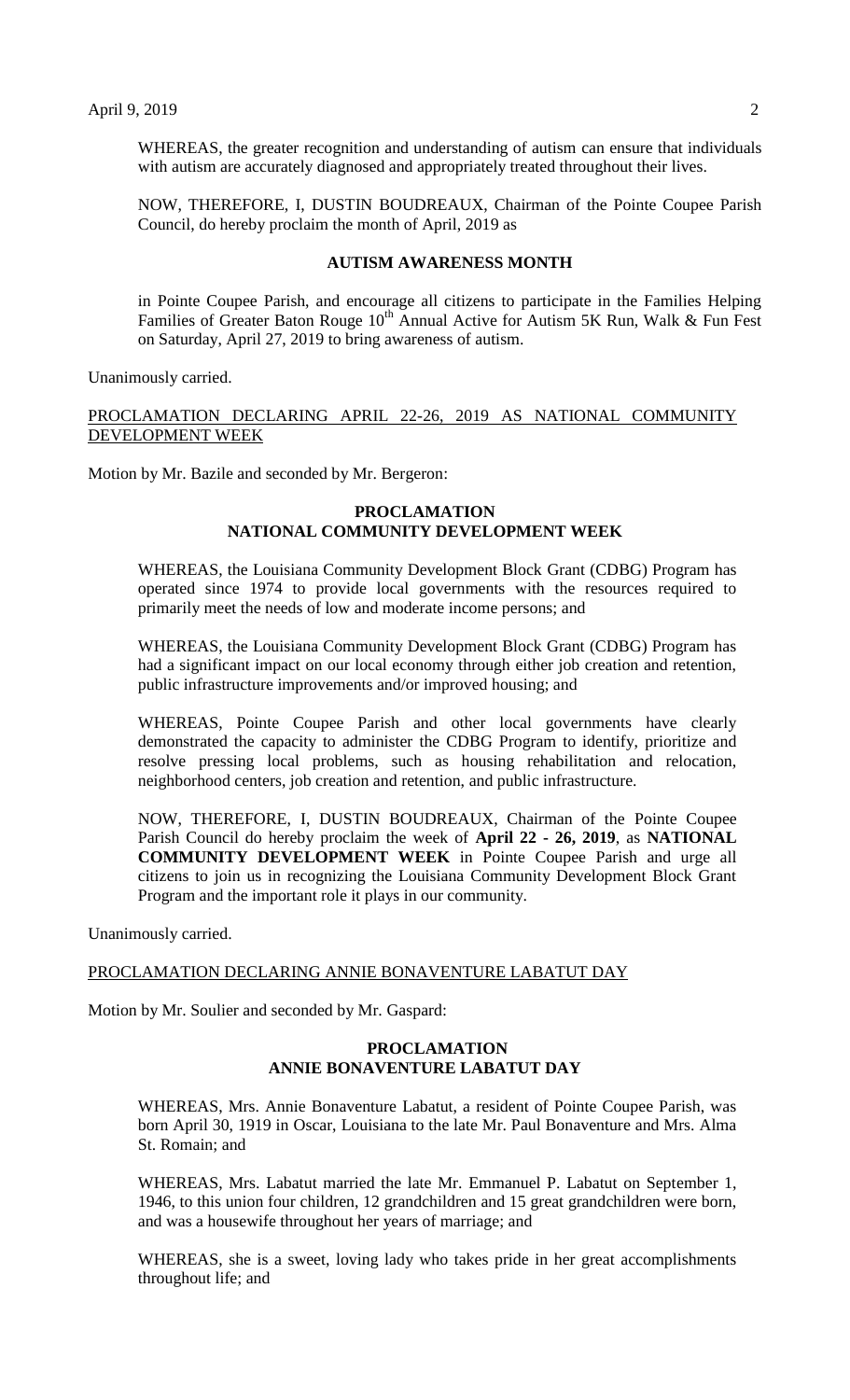WHEREAS, the majority of her time she enjoys exercising daily, lots of laughter and being with family and everyone at Lakeview Manor Nursing Home.

NOW, THEREFORE, I, DUSTIN BOUDREAUX, Chairman of the Pointe Coupee Parish Council do hereby proclaim **Tuesday, April 30, 2019** as

# **ANNIE BONAVENTURE LABATUT DAY**

in Pointe Coupee Parish and do hereby encourage all citizens to participate in activities and ceremonies celebrating thereof.

Unanimously carried.

#### PARISH PRESIDENT'S REPORT

President Major Thibaut gave a review and updates of the following:

- Finances Ad valorem and sales tax collections; renewal of the general liability  $\&$ automobile policies with a \$6,700 yearly savings; projected savings of \$36,000 annually for roadside grass maintenance, and \$20,000 annually for parish owned properties; and the City of New Roads will begin collecting the Drainage Maintenance Fee for the parish.
- Public Works GPS installed in all parish vehicles; collecting drainage studies for the parish to seek funding allocated for flood projects; advertisement for bids to repair four (4) bridges in the parish; Delta and Mandela Sewer Systems operating properly; a litter program will be implemented in the parish with once a week collections; and bids will be opened in two (2) weeks for the Johnson Canal Pumping Station Influent.
- Recreation PC Rec have 335 participants signed up for baseball, including 27 teams, games will begin on April 22, 2019; Councilman Bergeron and volunteers upgraded and repaired one of the baseball fields, along with the New Roads Lions Club and the parish funding some of the repairs; thanked Councilman Bergeron and the Lions Club for sponsoring the repairs and upgrades to the field; a sponsorship program is being implemented for the Multi-Use Center; advertising for lighting at the Multi-Use Center that is being funded by a grant from the Pennington Foundation; and four (4) events were held at the center in March.
- Administration the five-year contract with Fidelity Communications to provide telephone and internet services at a cost savings of \$8,113; approval of a \$10,000 grant to perform a feasibility study of repairs needed to the courthouse; and repairs needed to parish buildings.
- Public Utilities Solid waste collection in the parish.

# PUBLIC COMMENTS ON AGENDA ITEMS

There were no public comments.

INTRODUCTION OF AN ORDINANCE TO AMEND AND RE-ORDAIN SECTIONS 19-16 THRU 19-21 OF ARTICLE II OF CHAPTER 19 OF THE CODE OF ORDINANCES OF THE PARISH OF POINTE COUPEE RELATIVE TO THE INSTALLATION OF BRIDGES, CULVERTS, ETC. IN THE PARISH (PUBLIC HEARING WILL BE HELD MAY 14, 2019)

Motion by Mr. Jarreau and seconded by Mr. Bazile:

# NOTICE OF INTRODUCTION OF ORDINANCE AND OF PUBLIC HEARING

NOTICE IS HEREBY GIVEN that a proposed ordinance to amend and reenact provisions of the Pointe Coupee Parish Code of Ordinances relative to culverts; to provide for permits, fees and specifications; and to provide for related matters has been introduced before the Pointe Coupee Parish Council, and that a public hearing will be held relative thereto at 5:30 p.m., Tuesday, May 14, 2019 at the Parish Council Meeting Room, Courthouse Annex, 160 East Main Street, New Roads, Louisiana, after which said ordinance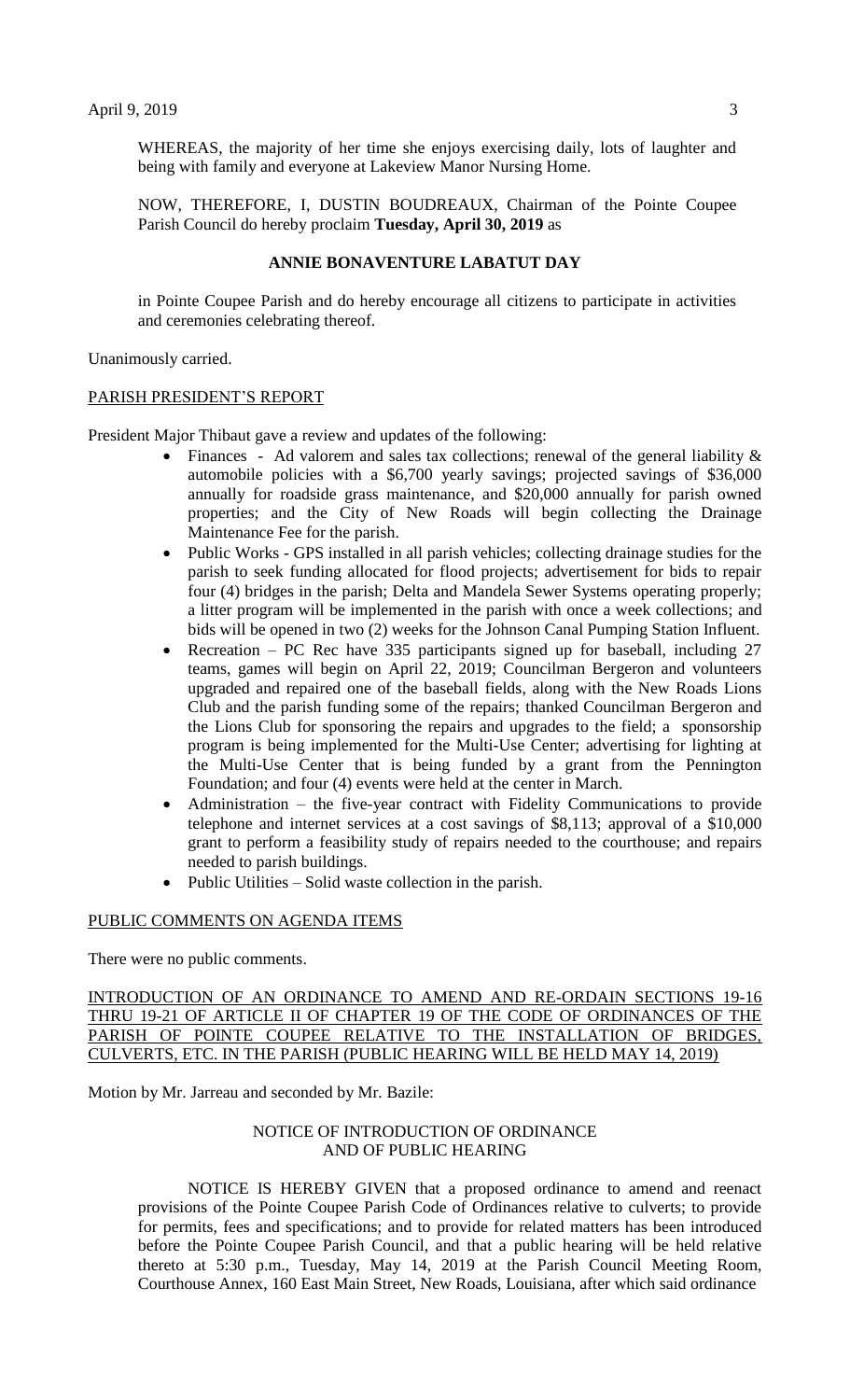### April 9, 2019 4

may be considered for adoption. All interested persons are urged to attend.

Unanimously carried.

#### RECOMMENDATIONS(S) FROM PLANNING COMMISSION

# APPROVAL OF A 5FT. SIDELINE VARIANCE REQUEST ON RIGHT SIDE OF EXISTING LOT FOR CHRIS & SANDY SADLER AT 8144 FALSE RIVER ROAD, OSCAR

Motion by Mr. Bergeron and seconded by Mr. Soulier:

RESOLVED, That upon the recommendations of the Planning Commission and Parish Sanitarian, a 5ft. sideline variance request on right side of existing lot for Chris & Sandy Sadler at 8144 False River Road at Oscar be approved.

Unanimously carried.

RESOLUTIONS:

# APPROVE APPOINTMENT OF MEMBERS TO FALSE RIVER AIR PARK COMMISSION, LIBRARY BOARD AND MUSEUM COMMITTEE

Motion by Mr. Watkins and seconded by Mr. Bergeron:

RESOLVED, That the appointment of Mr. Joseph Gosserand (Seat F) as a member of the False River Air Park Commission for a five-year term be approved; and be it

RESOLVED further, That the reappointment of Mrs. Mary Helen McCoy (Position B) as a member of the Pointe Coupee Parish Library Board of Control for a five-year term be approved; and be it

RESOLVED further, That the reappointment of Mmes Jeanette Derosin, Gail Hurst, Martha Stoute for a two-year term, and Renee Major for a three-year term as members of the Pointe Coupee Parish Museum Committee be approved.

Unanimously carried.

# ADOPTION OF THE EXPENSE & VEHICLE POLICY FOR THE PARISH PRESIDENT

Motion by Mr. Bergeron and seconded by Mr. LaCoste:

RESOLVED, That the Pointe Coupee Parish Expense and Vehicle Policy for the Parish President be adopted.

Unanimously carried.

#### APPROVAL OF CONTRACT FOR PARISH ROADSIDE GRASS MAINTENANCE

Motion by Mr. Bazile and seconded by Mr. Jarreau:

RESOLVED, That the contract agreement between the Parish of Pointe Coupee and Deville's Lawn Service II, LLC for parish roadside grass maintenance be approved.

Unanimously carried.

# APPROVAL OF CONTRACTS FOR TELEPHONE AND INTERNET SERVICES

Motion by Mr. Bazile and seconded by Mr. Watkins:

RESOLVED, That the contract agreement between the Parish of Pointe Coupee and Fidelity Communications for telephone and internet services be approved.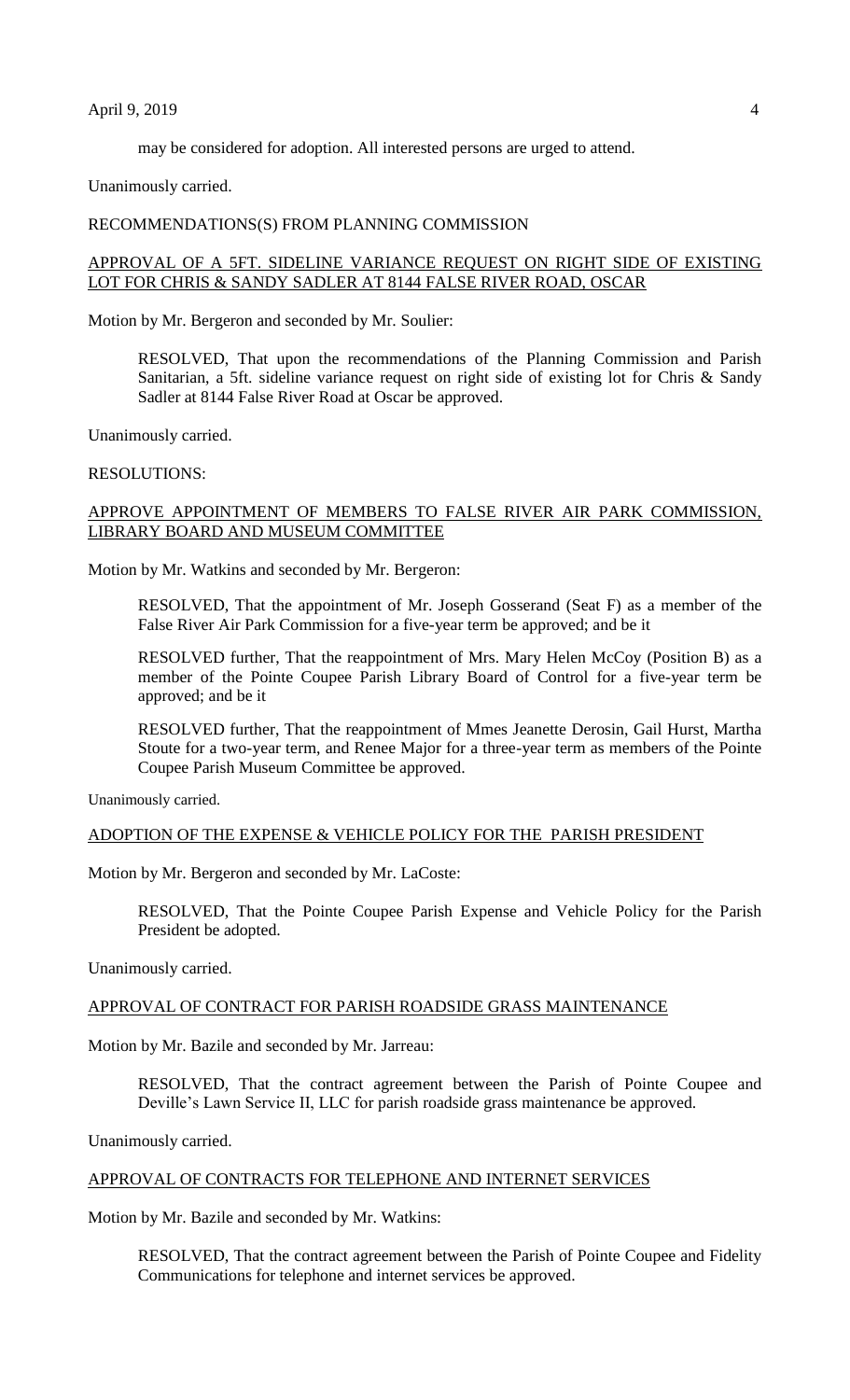### April 9, 2019 5

Unanimously carried.

# APPROVAL OF LIQUOR LICENSE FOR DG LOUISIANA, LLC (DOLLAR GENERAL STORE NO. 19750, VENTRESS)

Motion by Mr. Watkins and seconded by Mr. LaCoste:

RESOLVED, That a liquor license for DG Louisiana, LLC (Dollar General Store No. 19750, Ventress) be approved.

Unanimously carried.

# AUTHORIZE PRESIDENT TO SIGN A GRANT APPLICATION WITH LA DOTD FOR THE COUNCIL ON AGING TRANSPORTATION PROGRAM

Motion by Mr. Gaspard and seconded by Mr. Bazile:

Resolution authorizing the filing of an application with the Louisiana Department of Transportation and Development for a grant under 49 CFR 5311, Formula Grant for Rural Areas and/or 49 CFR 5339, Grants for Bus and Bus Facility Program.

WHEREAS, the Secretary of Transportation and Development is authorized to make grants for mass transportation projects; and

WHEREAS, the contract for financial assistance will impose certain obligations upon the applicant, including the provisions by it of the local share of project costs; and

WHEREAS, it is required by Louisiana Department of Transportation and Development in accord with the provisions of Title VI of the Civil Rights Act of 1964, that in connection with the filing of an application for assistance that it will comply with Title VI of the Civil Rights Act of 1964 and the U. S. Department of Transportation requirements thereunder; and

WHEREAS, it is the goal of the Applicant that minority business enterprise be utilized to the fullest extent possible in connection with this project, and the definitive procedures shall be established and administered to ensure that minority businesses shall have the maximum feasible opportunity to compete for contracts when procuring construction contracts, supplies, equipment, or consultant and other services: Therefore be it

RESOLVED by Pointe Coupee Parish:

- 1. That the Parish President is authorized to execute and file an application on behalf of Pointe Coupee Parish with the Louisiana Department of Transportation and Development, to aid in the financing of operating and/or capital assistance projects pursuant to the FTA transit programs.
- 2. That the Parish President is authorized to execute and file with such applications an assurance or any other document required by the Louisiana Department of Transportation and Development effectuating the purposes of Title VI of the Civil Rights Act of 1964, as amended.
- 3. That the Parish President is authorized to furnish such additional information as the Louisiana Department of Transportation and Development may require in connection with the application or the project.
- 4. That the Parish President is authorized to set forth and execute affirmative minority business policies in connection with the project's procurement needs.